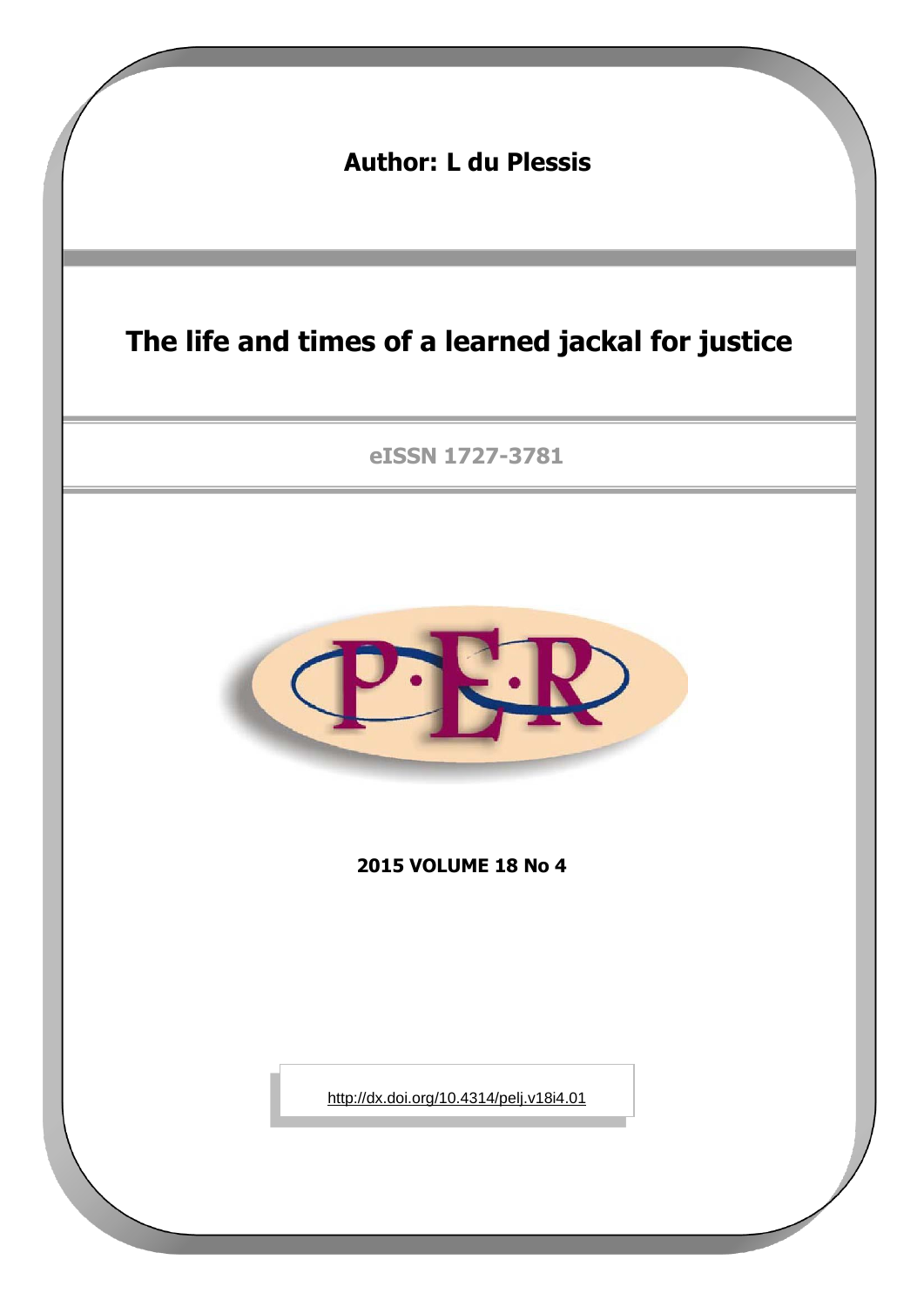-

## **The life and times of a learned jackal for justice**

## **L Du Plessis**

"Foxes have holes and birds of the air have nests, but the Son of Man has no place to lay his head." (Holy Bible, Matthew 8:20)

Noscitur a sociis. You are known by the company you keep. Aan jou vriende word jy geken.

If this saying holds, my friends, then I, your guest of honour at this auspicious occasion, am a human being beyond compare, and perhaps even a semblance of the laureate so profusely showered with your praises today. However, acceding to honest introspection, I fully reckon with the possibility that the proverb may be amiss and at any rate not applicable to me. But let me first speak the following words in bold before I say anything more:

**"My friends, thank you, simply but sincerely, for your unfaltering camaraderie through the years, as together we negotiated the labyrinth that is académe; for your enthusiasm to walk many an extra mile with me and, in sum, for your amicable and caring involvement in the fulfilment of what to me has been a thoroughly gratifying career (so far).**

And now, having said what under no circumstances could have been allowed to remain unsaid, please take no exception when I emerge from my lair to disenchant you. For verily I must say unto you, I am not in the habit of being beyond compare, and therefore my conscience enjoins me to construe words of praise coming my way with judicious circumspection. I appreciate and, indeed, treasure your benevolent observations nonetheless, but allow me also to introduce to you a downsized laureate. You may have a clue to what species (s)he is. Emerging from a lair, which is a

This writing originates from a colloquium hosted by the Faculty of Law, University of the Western Cape, on 2 October 2015 to celebrate the life and work of the author of the piece, and to present him with a Festschrift in his honour: cf De Ville, Jacques (ed) Memory and meaning. Lourens du Plessis and the haunting of justice (LexisNexis Durban 2015). The laureate's response mostly draws on words of appreciation and reflection coming from the said piece.

Lourens du Plessis. Hons BA (Stellenbosch), B Jur et Comm, LLB, B Phil, LLD (PU vir CHO). Extraordinary Professor of Law, North-West University (Potchefstroom). E-mail: lourens.duplessis@nwu.ac.za.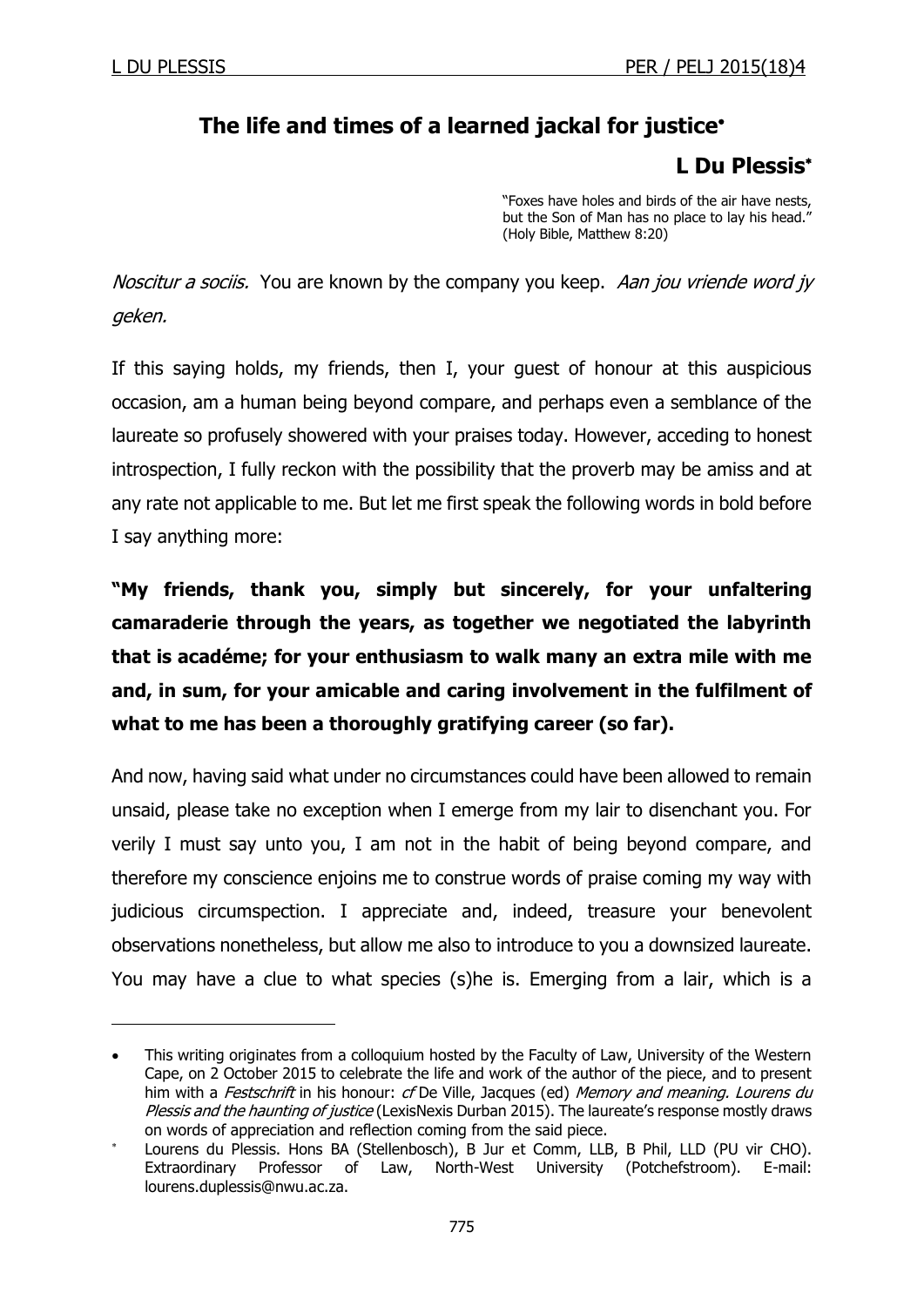habitable *hole*, a fox or vixen (s)he must be, for the Good Book assures us that "foxes have holes". Foxes also have jackals in the *Canidae* family as relatives, and *vice versa*, going by the generic designations Vulpes and Canis respectively. "Fox" and "jackal" are therefore not two names for the same animal, but names for two distinct but similar-looking carnivores.

Ronald Dworkin confidently asserts that it is the "usual way of philosophers" to describe the impossible. Trying my shaky hand at the perpetration of what is impossible, I premise that a "fox" and a "jackal" are one and the same kind of animal, and I stretch my capacity to describe the impossible to a point where, in my book, a "fox" will denote a younger and a "jackal" an older exemplar of the species.

Now that the two-in-one fox-jackal (or jackal-fox) has been introduced, come and meet Ms Hedgehog who, together with the *Canids* just mentioned, is another one of the main characters in a saying which is attributed to the ancient Greek poet, Archilochus, and which has remained alive and kicking to this day. Erasmus Rotterdamus in his Adagia from 1500 translates this proverb into Latin as follows:<sup>1</sup>

"Multa novit vulpes, verum echinus unum magnum." For those of you with a Latin as rusty as mine:

"The fox knows many things, but the hedgehog knows one big thing."

This apothegm actually denotes the adversarial unlikeness of generality and specialisation, and interrogates the aptitude of, among others, a scholar, to determine whether (s)he is more of either a generalist or a specialist. Proficiently harnessed, the ancient axiom can have a decidedly philosophical impact, helpful and instructive when a particular kind of philosophical point needs to be made. Thus, to maximise the gains to be had from looking at the pithy wisdom of the poet we must take a closer look at the characteristic demeanour, the instinctive reasoning and the respective "worldviews" of the characters in our mini-drama, heeding the following advice: behold the fox, beware of the jackal and let your dealings with the hedgehog modesty bespeak.

-

<sup>&</sup>lt;sup>1</sup> From the Greek πόλλ' οἶδ' άλώπηξ, έχῖνος δ'ἓν μέγα.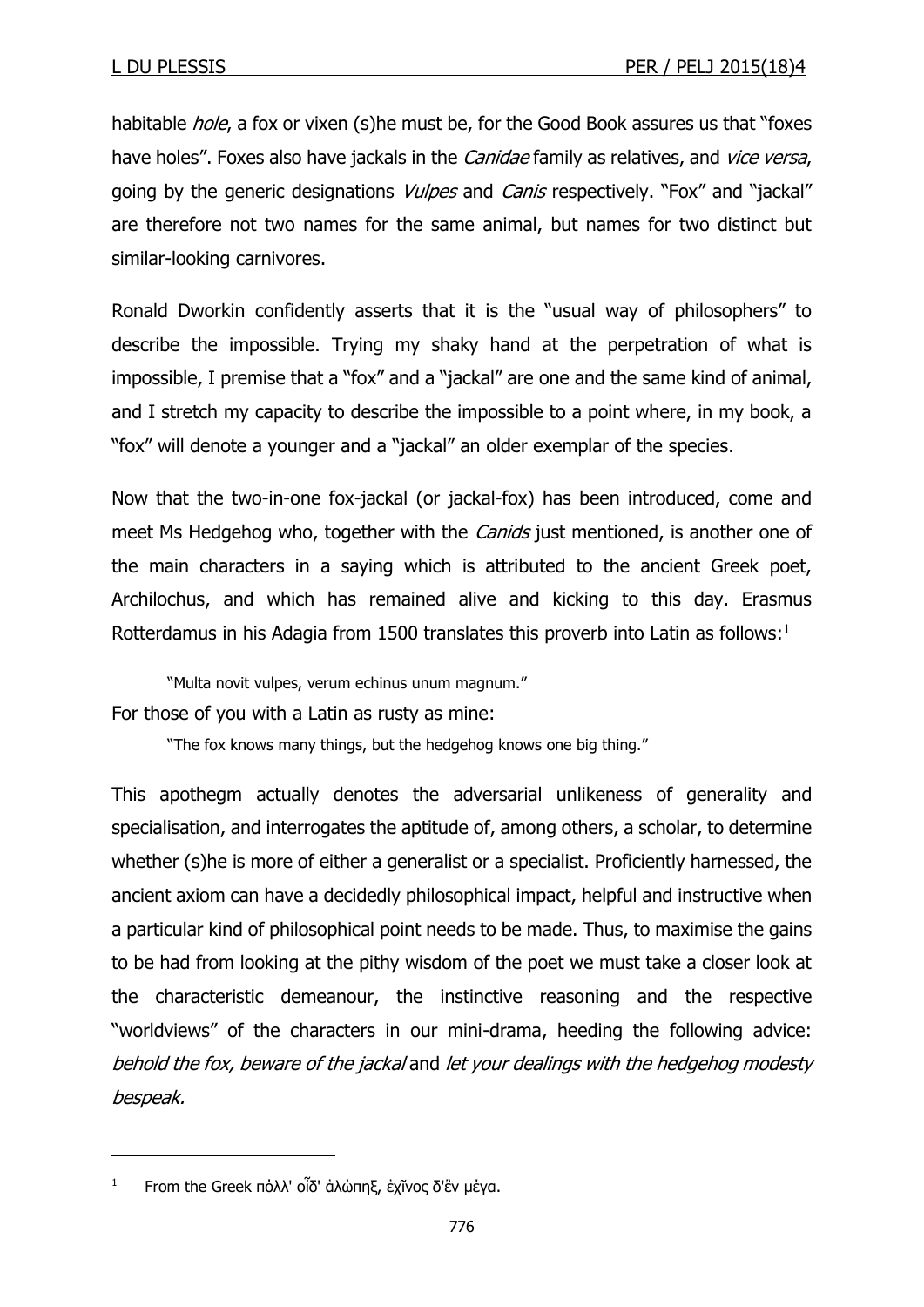Sojourner foxes and jackals know how to depend on cunning to survive – hence the advice to behold them and the warning to beware of them. They know many things and survive because they draw on widespread and diversified experience. In their conviction the big world "out there" cannot boil down to a single idea or "law".

The hedgehog, on the other hand, sees the world through the lens of a single defining idea or feature, knowing but one thing and using this knowledge in every situation where wisdom or advice of a sort is called for. This it does with the confidence and flair of a connoisseur, but also with an inclination to succumb to the temptations of immodesty.

You may think that, up to now, I have been trying to prepare you for a scenario where I duly acknowledge your *laudationes* but then request you please to abstain from exaggeration for, after all, I am but an ageing jackal who has come a long way, surviving, every so often, on a cunning less than exemplary.

Well, here is an important announcement: I have not been a *Canid* all along. In about my second year as a student I became more and more possessed with the intricacy of doing justice in a country inhabited and, indeed, besieged by injustice. During this phase of my mental growth Ms Diké, the timeless Greek goddess of justice, began to haunt me, in season and out, supplying all the best answers I had to annoying questions. Eventually an impressive array of conventional defence mechanisms failed to stem the tide of justice rising inside me and fast becoming the Leitmotiv in my thinking and doing. Defence mechanisms that failed include my childhood status as "son of the magistrate"; my exposure to apartheid propaganda aplenty; ingestion of the poison of civil religion, masquerading as wholesome "Calvinism"; Christian-national education; ten months of compulsory military training; a superfluity of apartheid propaganda fabricated and spread by the Afrikaans Press and the SABC and, to top it all, my ambition to hoard loads of money as a practising advocate and then, after retirement at age forty, to "do something for my country".

For quite some time I espoused and defended the naively erroneous half-truth that, inherently and inevitably, and perhaps also genetically, law and justice are stablemates always coexisting peacefully and even interdependently. Experience, however, has

777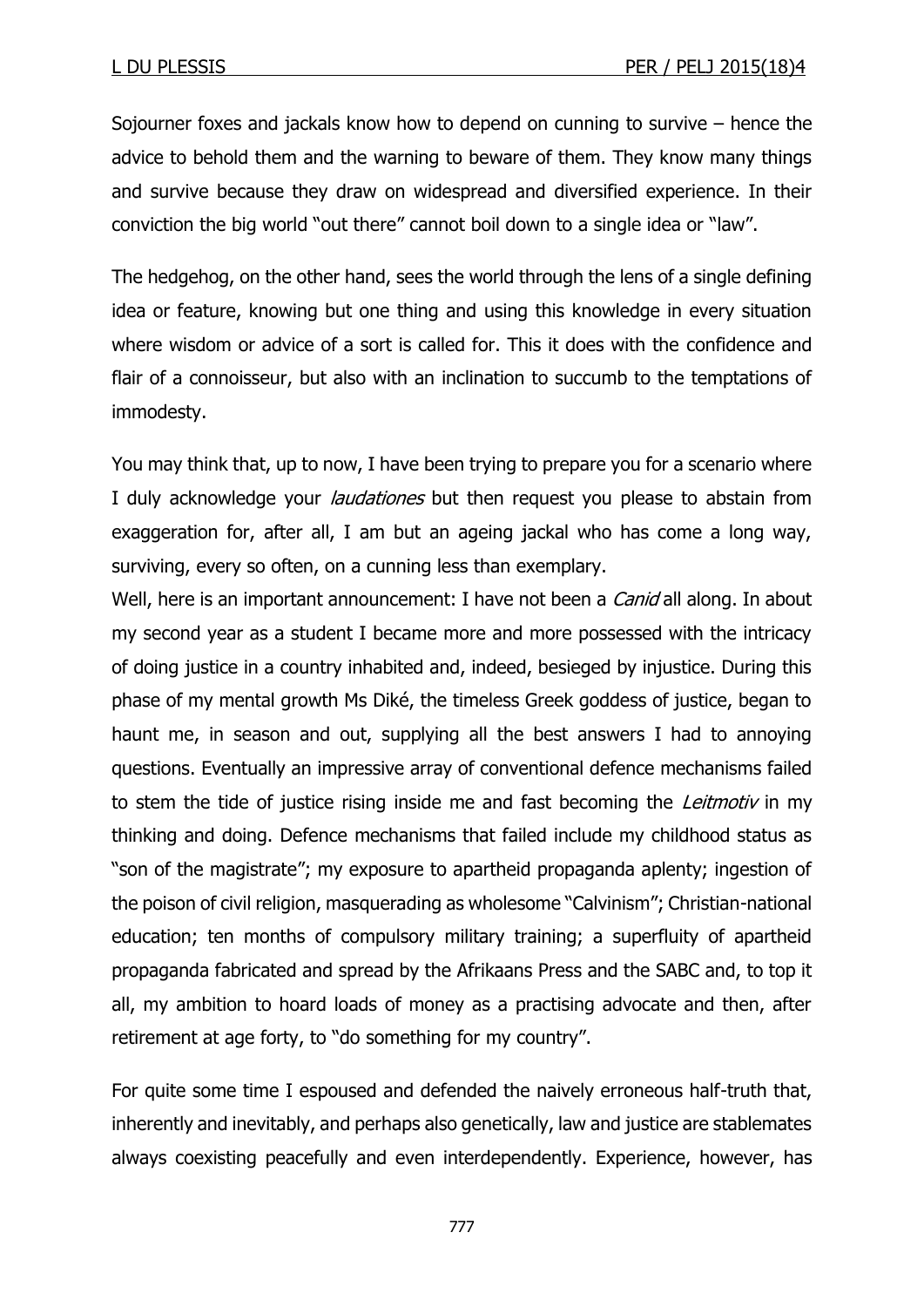-

taught me that the struggle for justice is perennial and that law may or may not be conducive to it. In a state where harsh laws were enacted at the drop of a hat, I came to know that *summum ius summa iniuria* in practice could (and did in actual fact often) mean invoking law to mete out harm and injustice.

My Calvinist convictions bequeathed to me the faith that the Bible is the highest normative authority determining the dos and don'ts of a just life well lived. And within this scheme of faith, it began to dawn upon me that apartheid was a major don't  $-$  if you take the Bible to heart. However, in white Potchefstroom, at the time, only a handful of confessing Christian believers were prepared to voice concerns of this kind openly. I was privileged to have been in frequent contact with and to befriend some most outstanding human beings, professors, peers and students, among that handful. I wrote my doctoral thesis on The juridical relevance of Christian justice ("Die juridiese relevansie van Christelike geregtigheid") in quest of, if not perfect justice, then at least justice as good as it gets. Justice, I thought, is a major social virtue that I could help eternalise by reducing it to coherent writing. I am probably the only *homo sapiens* still around who will still understand my enigmatic definition of Christian justice and the thinking behind it. I beg you, though, as a gesture of amicable consideration, not to use my definition. Rather opt for something that we can be sure does not exist, such as Jacques Derrida's justice as deconstruction, and vice versa.

I forewarned that the hedgehog, with its one big thing, can get out of hand. Imagine, for instance, the threat that the spines of a *boerboel* or even just a fox-sized hedgehog could pose. An ethico-philosophical example of such exaggeration occurs in one of the last books of the late Ronald Dworkin, the ultimate hedgehog of our day. The book is, quite appropriately, entitled *Justice for hedgehogs.<sup>2</sup>* For Dworkin *value,* in all its forms, is "the one big thing" to know. What truth is, what life means, what morality requires, and what justice demands are different aspects of the same large question, and every variation on a theme of scepticism (philosophical, cynical and postmodern) threatens the unity of values. Dworkin's self-assured upsizing of the hedgehog's one big ethical reality and the space that it demands truncates the ability of the fox to get to know

<sup>&</sup>lt;sup>2</sup> Cf Dworkin, Ronald "Justice for Hedgehogs" 2010 Boston University Law Review 469-477.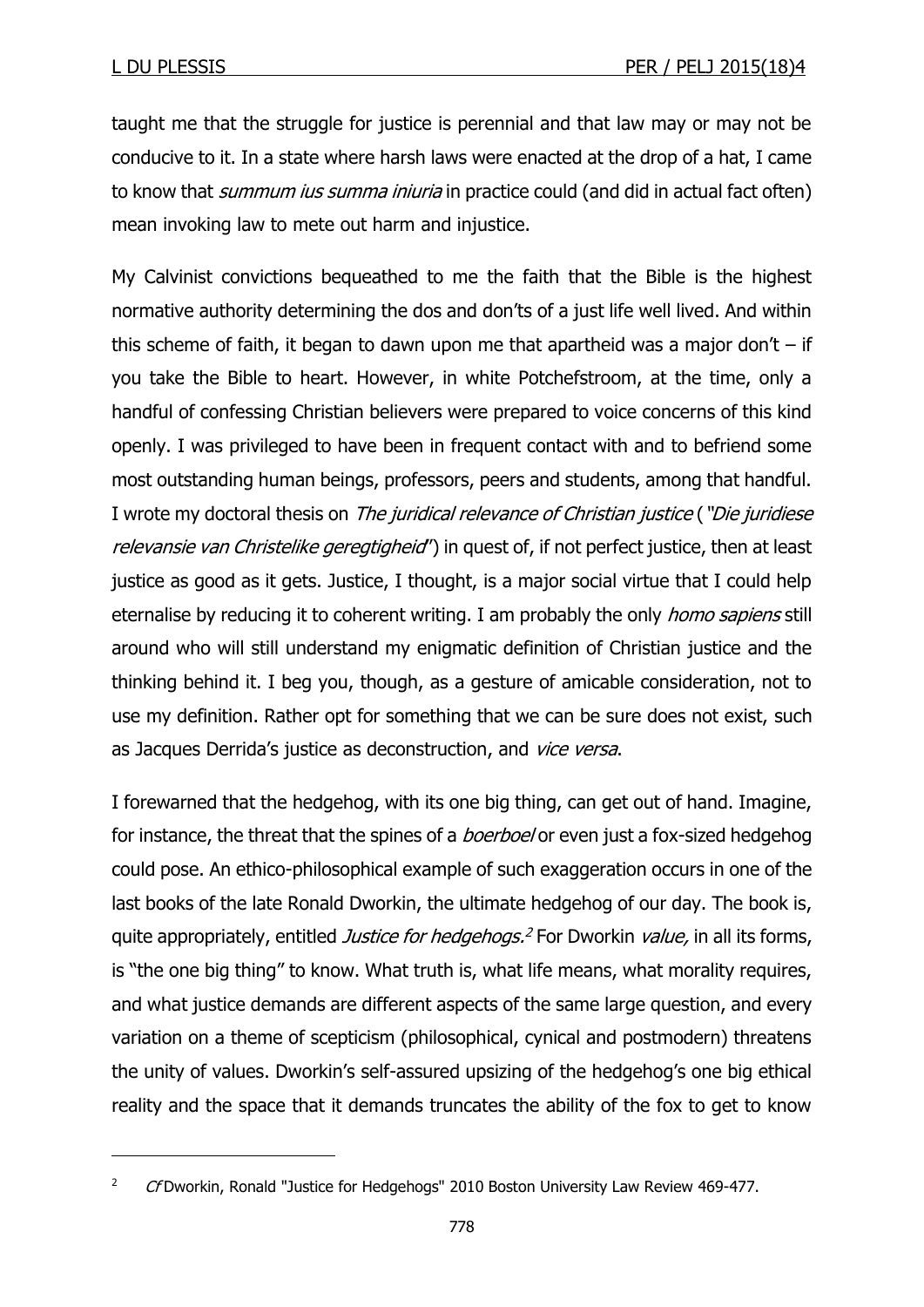(too many) things. Dworkin's argumentation seeds my mind with scepticism about any philosophical proposition overly grandiose.

As a young scholar and a fox awakening, I saw growing opportunity for my scholarship to contribute to the transformative healing of an unjust society, but then only if my discipline with its sub-disciplines could honour its entwinement with other disciplines, notably and especially in the social sciences. My interdisciplinary work added to my profile as a fox and an academic activist writing critically about apartheid in both scholarly and popular-scholarly publications (including the daily press).

As a jurist and social scientist criticising a despotic regime one had to mind one's academic Ps and Qs, because those not taking kindly to your kind of criticism almost invariably sought to portray it as "emotional" and "unscientific" – and thus they dismissed it. In legal discourse this dismissive attitude manifested as an insistence that "pure black letter law" and predisposed political views do not belong in each other's company. I was at pains to come forward with research output passing muster as solid scholarly work with its critical edges as well as its interdisciplinary integrity intact. These standards I sought to maintain in popular scholarly writings too.

The advent of constitutional democracy in South Africa in 1994 marked the achievement of crucial ideals and objectives for which a handful of academic activists in fields in which I have also been working had struggled for so long. Suddenly these academic strugglers' expertise was needed to help shape the many facets of "a new South Africa". Research and reflection on how to meet this need left its indelible mark on my career as a legal academic (a researcher and a teacher). The focus of my academic interest gravitated towards specific areas within constitutional law and theory, each with its own bundle of distinctive issues. However, at the pinnacle of my interest was constitutional interpretation – and it still is. Thus I have become less of a fox and more of a hedgehog, though I realise that in the final analysis I never really had the inclination to turn out to be a fully-fledged hedgehog. As my thinking is maturing, so is my reverence for the justice I embrace with measured commitment. And I promise, once more, never again to try to define this *primus inter pares* virtue which requires to be done (in the first place) and then to be defined (if necessary).

779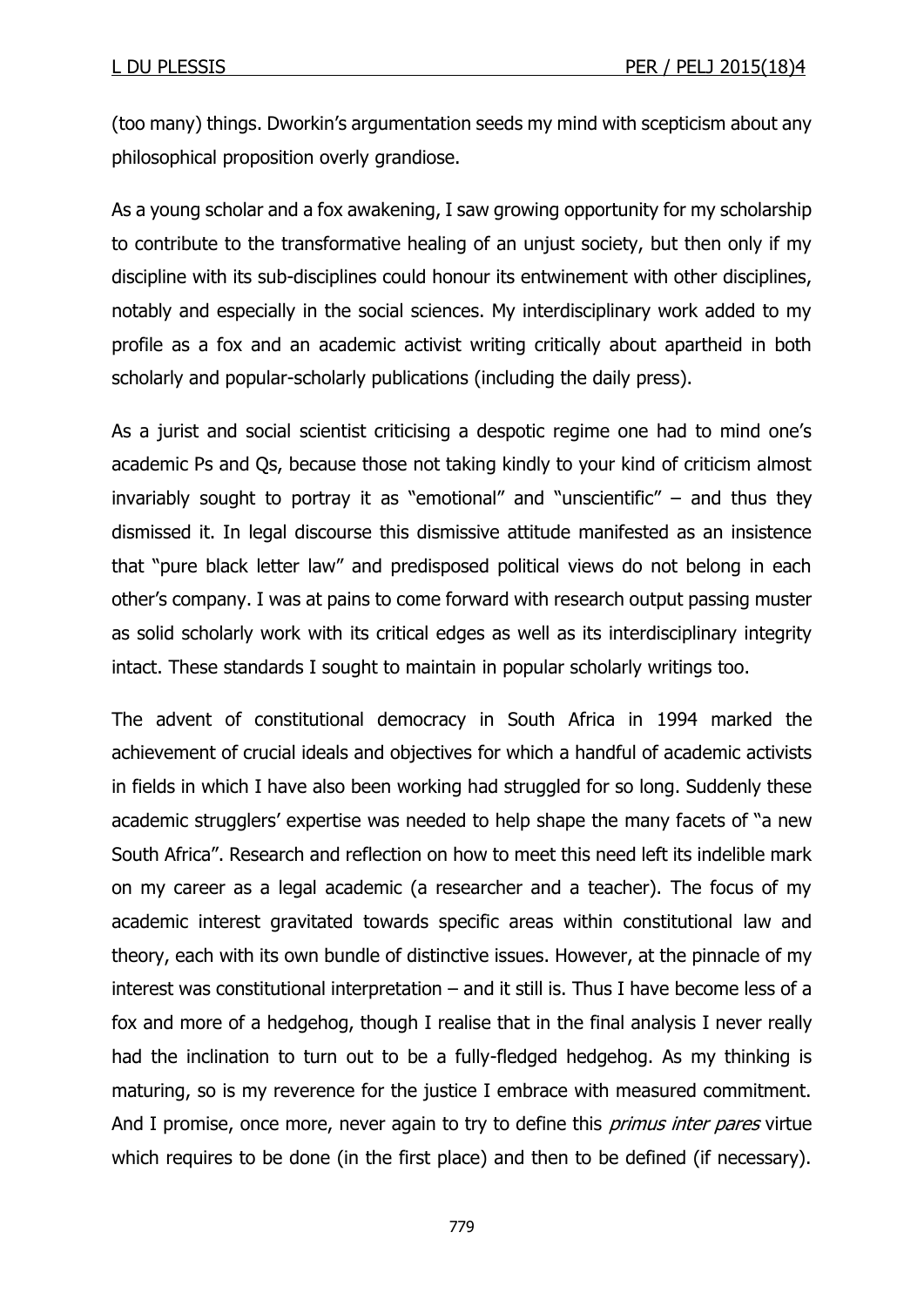"Keep on walking until the quest for justice has been fulfilled!" I persist in reminding myself.

"What are the odds that some traumatic event, say a botched evolution, can turn the laureate of today into the foolish old jackal of tomorrow – one who rushes in where angelic hedgehogs fear to tread?" "Disturbingly favourable," the disgruntled soliloquist in me retorts - quite uncalled for. But also hear me, the cautious optimist, now living in the incomplete absence of justice denied and hope frustrated. I have come to a crucial hole in the wall of the earth, recently (re-)discovered and dubbed Homo Naledi's cave – the cave of the stars! I may be able to enter through this hole, sooner rather than later, upon shedding the overloads of physical and mental baggage in my life. These excesses of living human tissue (and sparks of mind) come in my way and make it well-nigh impossible for me to worm myself through the hole into the cave. I have pinned my hopes on camaraderie eventually arriving to my aid and push-pulling my XXXL persona, body and soul, into the cave – a birth in reverse indeed!

Failure to access the cave will leave me at the mercy of others for but secondary accounts of what had been going on beyond the strategic cave opening to (pre-)history for millennia on end. Regrettably I also stand to forfeit quality first-hand observations of what it looks like inside the cave at any given moment in what has come to be known as "the present" or "today".

Pray that obstacles increasing with age, my age, will not smother my pursuit of two lately acquired interests, the first in Palaeolithic history taking us back as many as two and a half million years in time, and the second in pre-colonial histories from our part of the world, going back some 20 000-30 000 years. I remain committed to "today" and "the present" nonetheless.

In the Cradle of Humankind, the world famous archaeological site at Sterkfontein about 40 Kilometres northwest of Johanesburg, foxes spoilt for choice have had their holes, birds have had their nests and various exemplars of *Homo Sapiens*, in contradistinction to the Bible's exemplary Son of Man, have had a place to lay down their fossilising heads. This is more than enough to capture the inquisitive mind of the

780